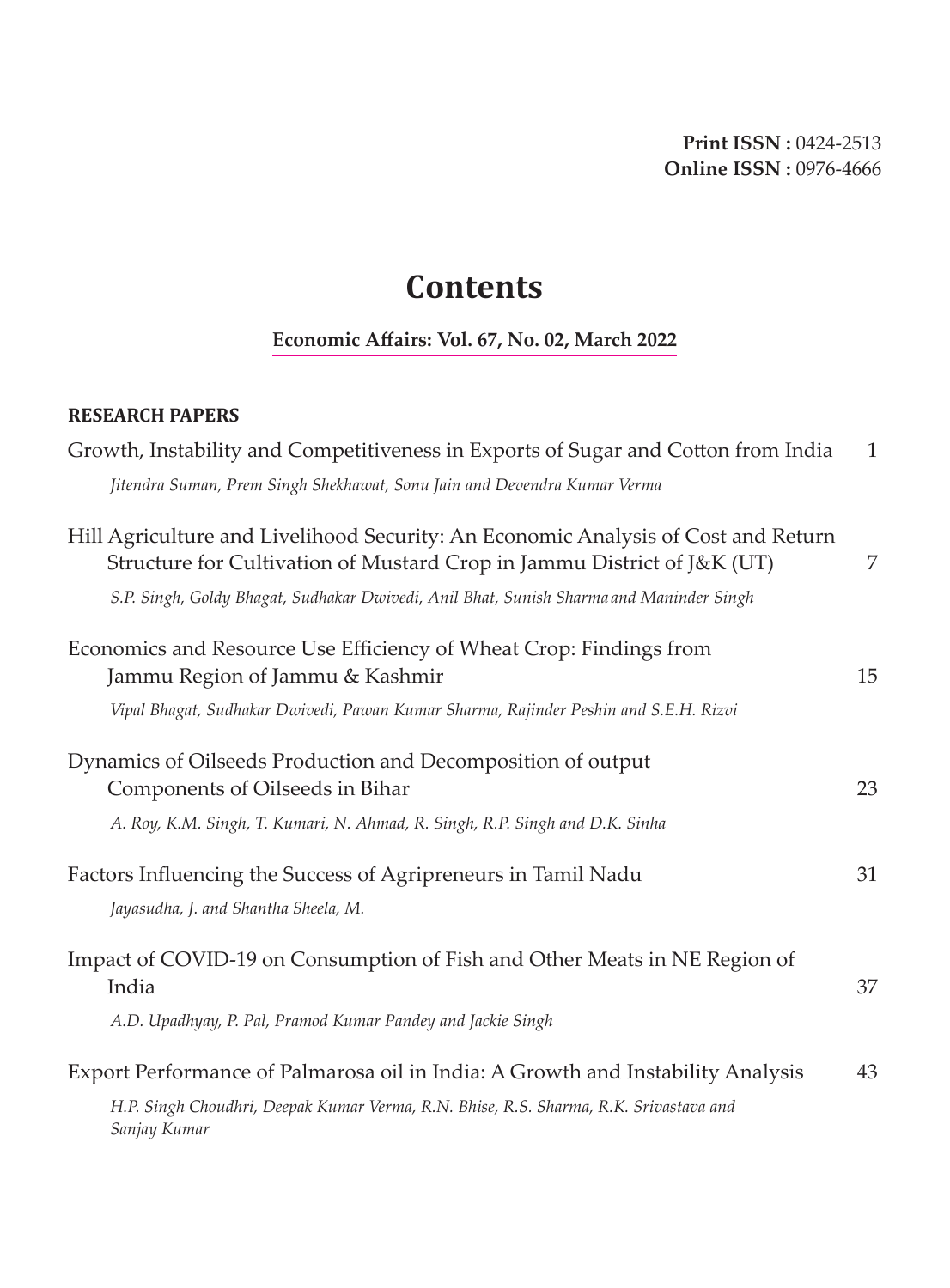| Consumer Behavior towards Consumption of Branded Wheat Flour (Aata) in Hisar                                    | 49  |
|-----------------------------------------------------------------------------------------------------------------|-----|
| Vishwas Deep and Amita Girdhar                                                                                  |     |
| Baseline Assessment of Adopted Village, Veldurthi (V), Jagtial (D)                                              | 55  |
| P. Sadvi and R. Uma Reddy                                                                                       |     |
| Land Use Dynamics Across Rural-urban Transition of Bengaluru                                                    | 63  |
| H.V. Harishkumar, Raghavendra, D.V. and K.N. Singh                                                              |     |
| Assessment of Marketing Channels and Price Spread of Brinjal in the State of<br><b>Uttar Pradesh</b>            | 69  |
| Manish Sharma, Arun Kumar Yadav, Raplang Lapasam, Rizwan Ahmed and Sachin Kumar Verma                           |     |
| Synthesis of Fisheries Business Success Models under Public and Private Sector in<br>Chhattisgarh, India        | 75  |
| O.P. Sonvanee, B. Nightingale Devi, Shashank Sharma and Hari Prasad Mohale                                      |     |
| Determinants of Organic Large Cardamom Production in North Eastern<br>Sates of India: Logit Regression Analysis | 81  |
| Ram Singh, N. Anandkumar Singh, S. Chiphang, L. Geetarani Devi and Shiv Kumar                                   |     |
| Economics of Growth Performance, Instability and Decomposition Analysis of<br>Tobacco in India                  | 87  |
| Sumit B. Wasnik, Sunita N. Suryawanshi and Sneha Pandey                                                         |     |
| Strategies for Upscaling the Marketing Behaviour of Vegetable growers of<br>Ranga Reddy District                | 95  |
| V.V.S.S. Anusha and S.R. Padma                                                                                  |     |
| Economics of Oil Seed Exports in India: An Application of Holt-Forecasts                                        | 103 |
| Kumareswaran, T, V. Kamalvanshi, P.S. Badal, Manjubala, M. and Avdhesh Sharma                                   |     |
| Analysis of Growth Trends of Isabgolin Rajasthan - An Overview                                                  | 111 |
| Raju Ram Kameriya, P.S. Shekhawat, Sonu Jain, M.K. Sharma and Sheela Kharkwal                                   |     |